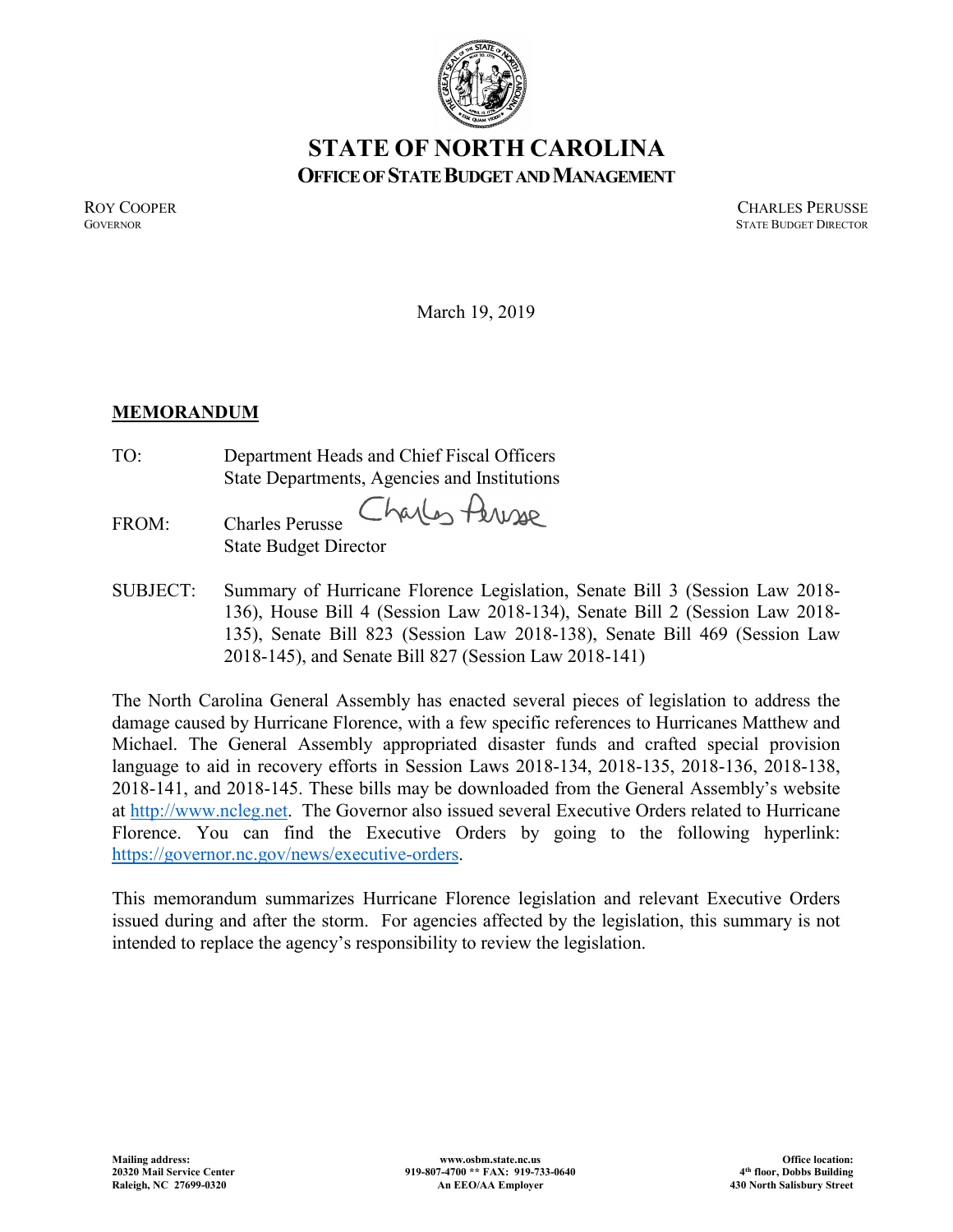## **SUMMARY OF AVAILABILITY AND APPROPRIATIONS**

Session Laws 2018-134 and 2018-136 directed state availability to support hurricane recovery efforts. A complete summary of the availability provided by these bills are illustrated below:

| <b>Beginning Unreserved Fund Balance</b>          | FY 2018-19       |  |  |  |
|---------------------------------------------------|------------------|--|--|--|
| Transfer from Savings Reserve, S.L. 2018-134      | Ś.<br>56,500,000 |  |  |  |
| Transfer from Savings Reserve, S.L. 2018-136      | 700,000,000      |  |  |  |
| Transfer from Education Lottery Reserve per       |                  |  |  |  |
| G.S. $166A-19.40{c} - S.L. 2018-136$              | 25,000,000       |  |  |  |
| Transfer from Shallow Draft Navigation Channel    |                  |  |  |  |
| Dredging and Aquatic Weed Fund - S.L. 2018-136    | 2,000,000        |  |  |  |
| Transfer of S.L. 2016-124 funds - Authorized in   |                  |  |  |  |
| S.L. 2018-136                                     | 930,477          |  |  |  |
| Transfer from Highway Fund - S.L. 2018-136        | 65,000,000       |  |  |  |
| <b>Total Hurricane Florence Disaster Recovery</b> |                  |  |  |  |
| <b>Activities Availability</b>                    | \$849,430,477    |  |  |  |
|                                                   |                  |  |  |  |
| Less Appropriations in S.L. 2018-134              | 56,500,000<br>S. |  |  |  |
| Less Appropriations in S.L. 2018-136              | 398,430,477      |  |  |  |
| Less Appropriations in S.L. 2018-138              | 299,800,000      |  |  |  |
| <b>Unappropriated Balance Remaining</b>           | 94,700,000       |  |  |  |

The table below summarizes state agency appropriations provided in Session Laws 2018-134, 2018-136, and 2018-138.

|                                                   | <b>Session Law</b> |   |             |               |                        |
|---------------------------------------------------|--------------------|---|-------------|---------------|------------------------|
| Agency                                            | 2018-134           |   | 2018-136    | 2018-138      | <b>Total by Agency</b> |
| <b>Agriculture and Consumer Services</b>          |                    | Ś | 70,000,000  | \$240,000,000 | \$<br>310,000,000      |
| <b>Community College System Office</b>            |                    |   | 18,500,000  |               | 18,500,000             |
| Department of Environmental Quality               |                    |   | 4,000,000   | 28,750,000    | 32,750,000             |
| Department of Health and Human Services           |                    |   | 12,000,000  |               | 12,000,000             |
| Housing and Finance Agency                        |                    |   | 10,000,000  |               | 10,000,000             |
| Department of Insurance                           |                    |   | 930,477     |               | 930,477                |
| Department of Public Instruction                  | 6,500,000          |   | 60,000,000  | 25,000,000    | 91,500,000             |
| Department of Public Safety*                      | 50,000,000         |   | 100,000,000 |               | 150,000,000            |
| State Budget and Management (Golden L.E.A.F.)     |                    |   | 25,000,000  | 5,000,000     | 30,000,000             |
| Department of Transportation                      |                    |   | 65,000,000  |               | 65,000,000             |
| University of North Carolina - Board of Governors |                    |   | 33,000,000  |               | 33,000,000             |
| Wildlife Resources Commission                     |                    |   |             | 50,000        | 50,000                 |
| Administrative Office of the Courts               |                    |   |             | 1,000,000     | 1,000,000              |
| <b>Total by Session Law</b>                       | \$<br>56,500,000   | S | 398,430,477 | \$299,800,000 | \$<br>754,730,477      |

\*Note: S.L. 2018-138 redirects \$25 million of the \$50 million given to the Department of Public Safety in S.L. 2018-134 for state match of federal funds. \$20 million was repurposed to the Office of Recovery and Resiliency and \$5 million to the Department of Health and Human Services. The reallocation of these funds are not reflected in the table above.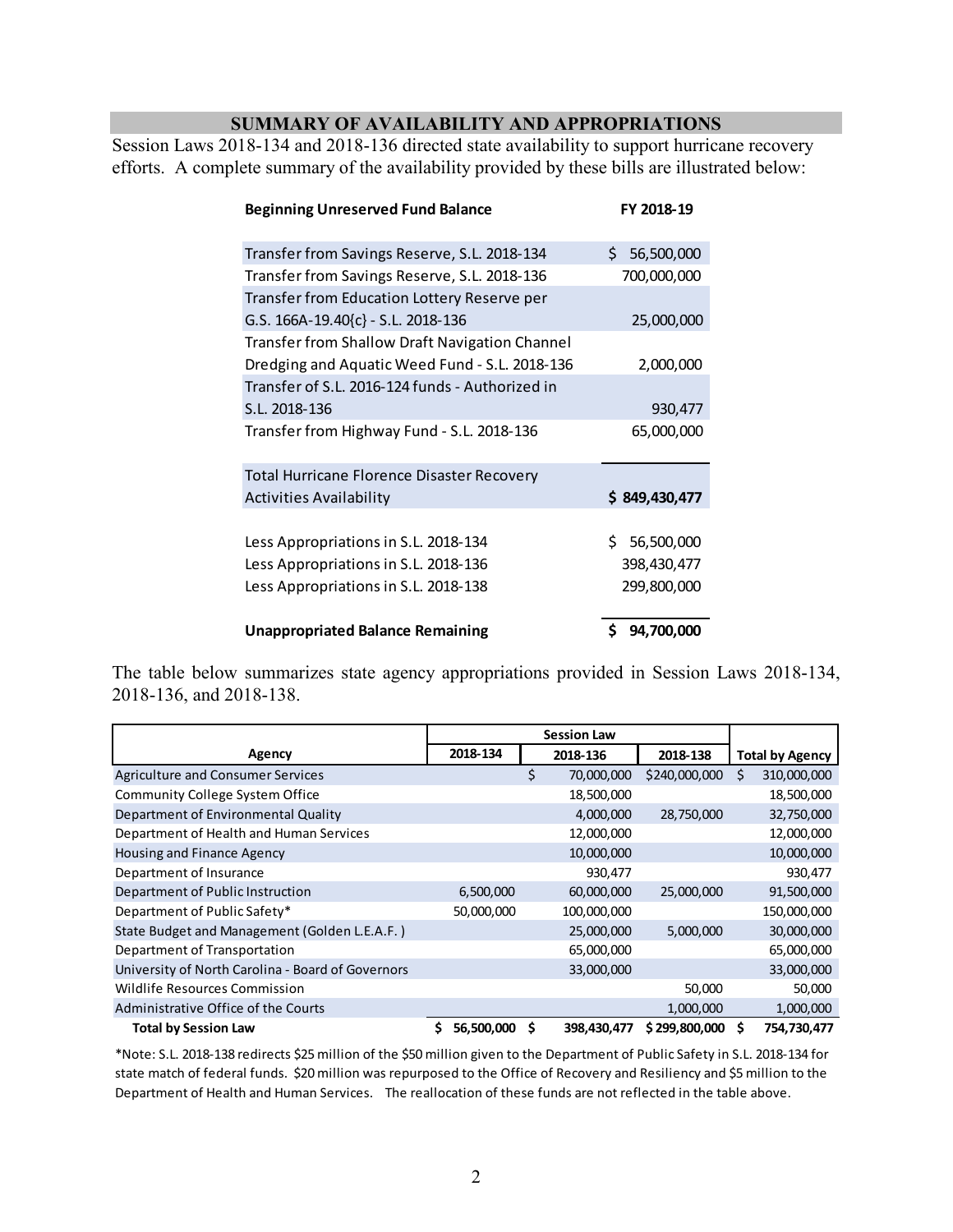#### **GENERAL PROVISIONS**

#### **CREATION OF HURRICANE FLORENCE DISASTER RECOVERY FUND SECTION 3.1 (S.L. 2018-134) & SECTION 2.1(d) (S.L. 2018-136)**

Directs the establishment of the Hurricane Florence Disaster Recovery Fund (HFDRF). The purpose of the fund is to provide necessary and appropriate relief and assistance from the effects of Hurricane Florence. The Fund shall be maintained as a special fund and administered by the Department of Public Safety (DPS) for all state and federal funds that pass through the department. Florence relief and recovery efforts shall be budgeted and accounted for in the fund and drawn only as needed. Funds that are not expended, encumbered, or disbursed shall remain available to implement the provisions of this act or subsequent acts necessitated as a result of Hurricane Florence, until otherwise directed by the General Assembly.

#### **SECTION 4.2. (S.L. 2018-134) & SECTION 1 (S.L. 2018-136)**

The appropriations and allocations made in this act are for maximum amounts necessary to implement this act. Savings will be realized where the total amounts appropriated or allocated are not required to implement this act.

#### **INVOLVEMENT OF HISTORICALLY UNDERUTILIZED BUSINESSES SECTION 5.1 (S.L. 2018-134) & SECTION 5.21 (S.L. 2018-136)**

Specifies that it is the intent of the General Assembly that each State agency should strive to acquire goods and services from historically underutilized business vendors, whether directly as principal contractors or indirectly as subcontractors, as part of the Hurricane Florence recovery effort.

## **LEGISLATIVE REVIEW OF FEDERAL FUNDING AND REMAINING UNMET NEEDS SECTION 5.2 (S.L. 2018-134) & SECTION 5.22 (S.L. 2018-136)**

Sets forth the General Assembly's intent to review the 2018 and 2019 funds appropriated by Congress for disaster relief and to consider actions needed to address any remaining unmet needs.

# **ADDITIONAL LIMITATIONS ON USE OF FUNDS**

### **SECTION 5.7 (S.L. 2018-134) & SECTION 4.3(a) (S.L. 2018-136)**

States that the Governor shall ensure that funds appropriated in this act are expended in a manner that does not adversely affect any person's or entity's eligibility for federal funds that are made available, or that are anticipated to be made available, as a result of Hurricane Florence. The Governor shall also, to the extent practicable, avoid using State funds to cover recovery cost that will be covered by the Federal Government.

# **APPROPRIATION OF FEDERAL FUNDS**

## **SECTION 4.3 (S.L. 2018-134)**

Appropriates Federal funds received on or after September 13, 2018, under the Stafford Act (P.L. 93-288) and other federal disaster assistance programs for State disasters as a result of Hurricane Florence. The section also directs the Office of State Budget and Management (OSBM) and affected State agencies to report all notifications of federal awards to the Joint Legislative Commission on Governmental Operations (GovOps) and the Fiscal Research Division (FRD) of the General Assembly.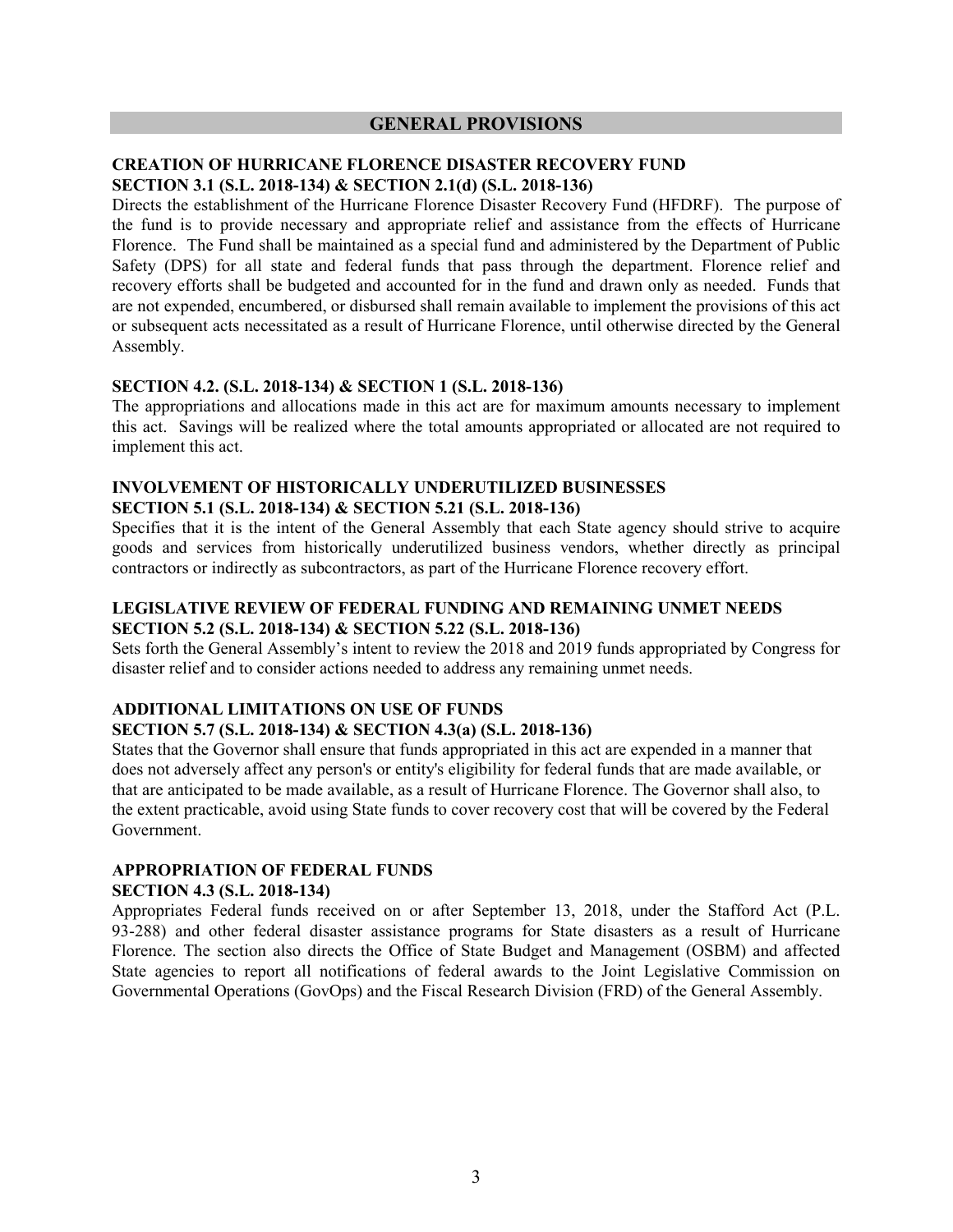#### **REIMBURSEMENT FOR FUNDS PROVIDED UNDER THIS ACT (S.L. 2018-136)**

**SECTION 4.2(a)** States that recipients of State funding under this act shall use best efforts and take all reasonable steps to obtain alternative funds that cover the losses or needs for which the State funds are provided, including funds from insurance policies in effect and available federal aid. Further, each institution of higher education and non-State entity that receives State funds under this act shall also seek private donations to help cover the losses or needs for which these State funds are provided.

**SECTION 4.2(b)** If a recipient obtains alternative funds pursuant to subsection (a) of this section, the recipient shall remit the funds to the State agency from which the State funds were received. A recipient is not required to remit any amount in excess of the State funds provided to the recipient under this act. The State agency shall transfer these funds to the HFDRF.

#### **HURRICANE FLORENCE DISASTER RECOVERY APPROPRIATION AND AVAILABILITY SECTION 2.1.(c) (S.L. 2018-136)**

Instructs the Office of State Controller to establish a Hurricane Florence Disaster Recovery Reserve in the State General Fund to maintain funds reserved for disaster recovery in this act. The State Controller shall transfer funds to the HFDRF in DPS only as needed to meet the appropriations set out in this act or other related acts of the General Assembly.

#### **AUDIT OF HURRICANE FLORENCE DISASTER RECOVERY FUND SECTION 5.19 (S.L. 2018-136)**

The State Auditor (OSA) shall conduct a preliminary financial and performance audit of the Hurricane Florence Disaster Recovery Fund by March 1, 2019. OSA shall also conduct additional periodic financial and performance audits of the Fund and a final financial and performance audit as requested by the Director of the Budget and the General Assembly.

## **DEPARTMENT OF PUBLIC INSTRUCTION**

## **APPROPRIATIONS AND ALLOCATIONS OF FUNDS FOR DISASTER RELIEF SECTION 4.1(1) (S.L. 2018-134)**

Provides \$6.5 million to the Department of Public Instruction (DPI) to supplement or replace lost compensation of school lunch employees due to school closures resulting from Hurricane Florence.

## **FLEXIBILITY IN THE SCHOOL CALENDAR AND COMPENSATION TO SCHOOL EMPLOYEES CALENDAR FLEXIBILITY SECTION 1.1 (S.L. 2018-135)**

Provides calendar flexibility to public school units located in counties impacted by Hurricane Florence. School districts in disaster-declared counties may (1) deem up to 20 school days as already completed; (2) set their own requirements for making up any number of instructional days or hours missed due to Hurricane Florence; or (3) implement a combination of the two. School districts located outside of disaster-declared counties that missed in excess of two days due to the storm may do either or a combination of the following: (1) Make up any number of the instructional days or equivalent hours missed, (2) Deem as completed any number of the instructional days or equivalent hours missed.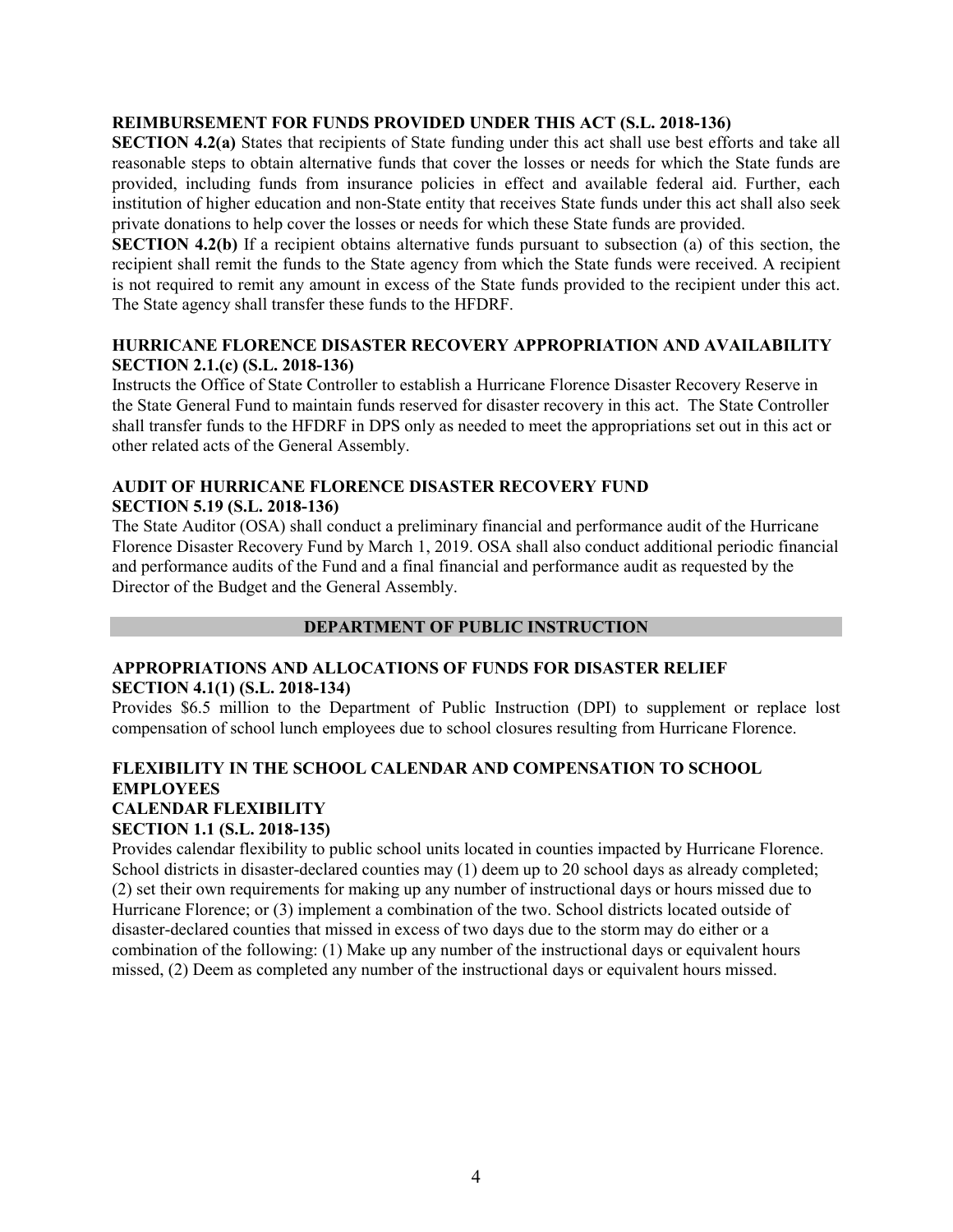#### **EMPLOYEE COMPENSATION SECTION 1.2 (S.L. 2018-135)**

Provides that public school employees will be compensated the same as if they had worked any scheduled instructional days deemed completed by the public-school unit during September and October of 2018. The board of directors of a charter school may, but is not required, to provide such compensation for its employees.

Also directs that up to \$6.5 million in nonrecurring funds provided to DPI from the HFDRF shall be used to compensate school nutrition employees for scheduled missed instructional days due to Hurricane Florence in September and October 2018 when compensation would have been provided by school meal receipts or federal funds.

If funds are insufficient to provide compensation as authorized in this section, DPI will ensure that priority is given to public school units with greatest economic need when awarding available funds.

#### **REPORTING REQUIREMENTS**

#### **SECTION 1.3 (S.L. 2018-135)**

Requires the Superintendent of Public Instruction to submit a report to the House of Representatives Committee on Appropriations and the Senate Appropriations/Base Budget Committee, the Joint Legislative Education Oversight Committee, and FRD on the implementation of this act by school districts including: all missed days, make-up days, and days deemed completed, and any compensation provided to employees pursuant to this act, by March 15, 2019.

### **HURRICANE FLORENCE DISASTER RECOVERY APPROPRIATION AND AVAILABILITY SECTION 2.3. (S.L. 2018-136)**

Directs the Office of State Budget and Management (OSBM) to transfer \$25 million from the Education Lottery Reserve to the Hurricane Florence Disaster Recovery Reserve. This transfer ratifies prior budgetary action taken by Governor Cooper which transferred \$25 million from the Education Lottery Fund to DPI to be used to repair K-12 schools.

## **ALLOCATIONS OF FUNDS FOR DISASTER RELIEF SECTION 4.1 (S.L. 2018-136)**

Allocates a total of \$60 million to DPI from the HFDRF - \$25 million transferred from the Education Lottery Reserve to the HFDRF (as directed in Section 2.3) and \$35 million transferred from the Savings Reserve in the General Fund to HFDRF.

# **AVERAGE DAILY MEMBERSHIP DETERMINATION**

#### **SECTION 5.1 (S.L. 2018-136)**

Adjusts the allotted average daily membership (ADM) of public-school units for the 2018-19 school year to assist units impacted by Hurricane Florence as follows: ADM adjustments for school district and charter schools in disaster-designated counties will be calculated based on the highest student population of the first four months rather than just the first two months of school. This change will assist districts and charters that experienced reduced membership due to student displacement from the storms.

# **APPROPRIATIONS/AVAILABILITY/ALLOCATIONS OF FUNDS FOR HURRICANE FLORENCE DISASTER RELIEF**

## **SECTION 1.3. (1) (S.L. 2018-138)**

Provides an additional \$23.5 million to DPI for public school units (including local school administrative units, laboratory schools, and innovative schools) damaged by Hurricane Florence to repair and renovate public school facilities including furnishings and equipment.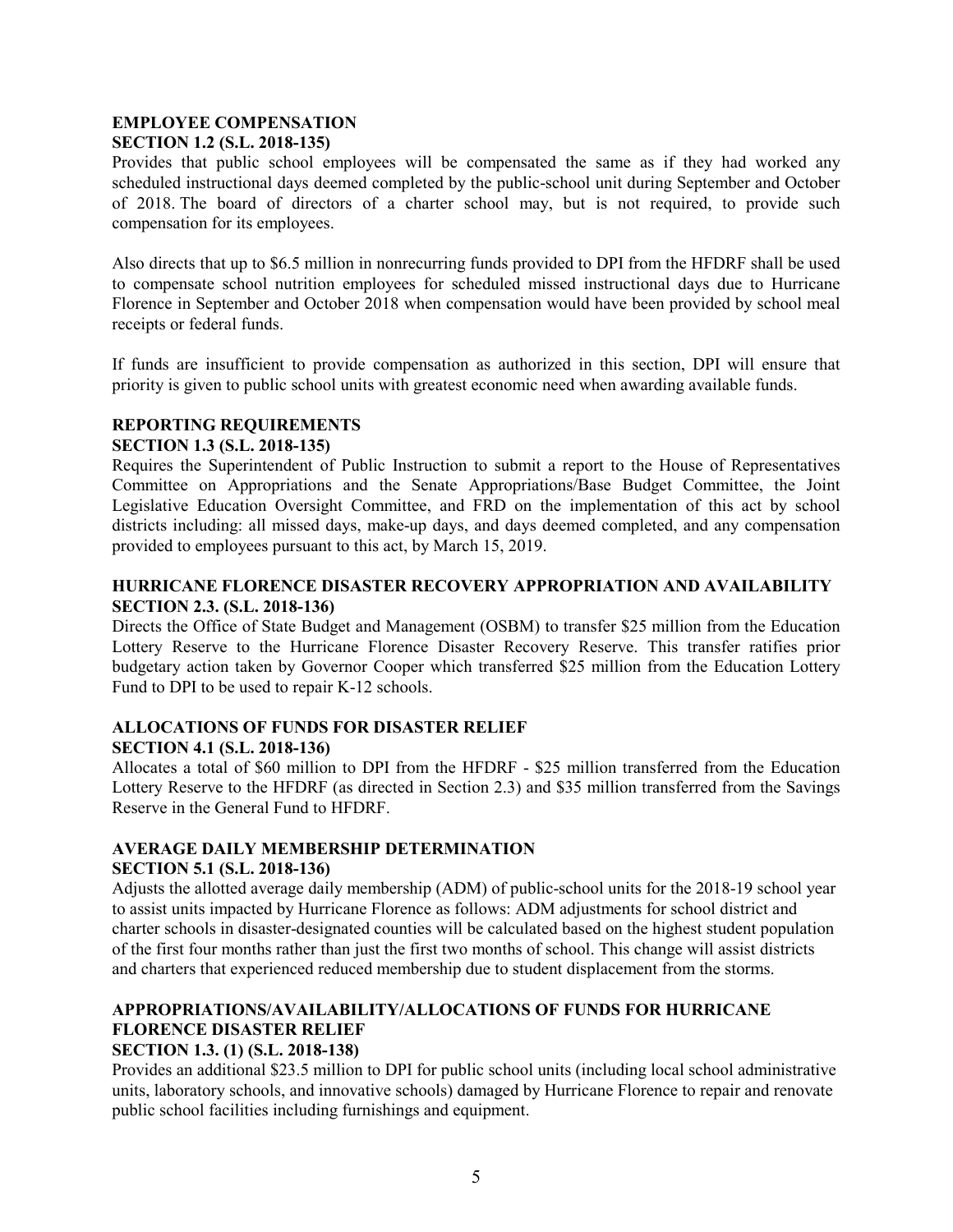#### **SECTION 1.3. (2) (S.L. 2018-138)**

Provides \$1.5M to DPI to repair or replace school nutrition food, equipment and supplies damaged by the hurricane and not covered by insurance/FEMA.

## **TRANSFER OF FUNDS TO THE EDUCATION FUND**

## **SECTION 2.1 (S.L. 2018-138)**

Transfers up to \$350,000 from the State Public School Fund to the Education Fund to solely support the Florence Aid to Students and Teachers of North Carolina (FAST NC).

## **PRINCIPAL ADM HOLD HARMLESS**

#### **SECTION 2.2.(a) (S.L. 2018-138)**

Establishes a Hold Harmless for the purposes of determining the average daily membership (ADM) of a school supervised by the principals under the 2018-19 Principal Annual Salary Schedule. The greater of the ADM for the 2017-18 school year or the 2018-19 school year shall be used between January 1, 2019 and June 30, 2019. This section applies principals (1) of a school located in a county designated a major disaster area as a result of Hurricane Florence and (2) the school was closed for at least 15 days due to Hurricane Florence.

# **EXPAND PRINCIPAL ADM HOLD HARMLESS ELIGIBILITY/CERTAIN SCHOOLS AFFECTED BY HURRICANE FLORENCE**

#### **SECTION 22. (S.L. 2018-145)**

Modifies the Hold Harmless established under Section 2.2. (a) - Session Law 2018-138 for principals supervising schools that were closed due to Hurricane Florence in 2018. This section expands eligibility for Principal ADM Hold Harmless by lowering the number of closed school days to 10 in the months of September, October, and November instead of 15 days set in S.L. 2018-138.

## **COMMUNITY COLLEGES; UNIVERSITY OF NORTH CAROLINA SYSTEM**

#### **EMERGENCY SCHOLARSHIP GRANTS FOR POSTSECONDARY STUDENTS SECTION 5.3 (S.L. 2018-136)**

Section 5.3(a) establishes the Hurricane Florence Emergency Grant Program for Postsecondary Students to provide emergency scholarship grants in an amount up to \$1,250 per student to eligible students who have suffered financial hardship due to damage from Hurricane Florence. The emergency grants shall be used to allow students to maintain enrollment in a North Carolina institution of higher education by addressing emergency financial needs, including costs related to textbooks, tuition, fees, and living expenses. Eligible institutions include public community colleges, University of North Carolina (UNC) constituent institutions, and certain private postsecondary institutions.

Section 5.3(b) establishes eligibility criteria and application components and timelines for the Program. Applications must show that students are enrolled in an eligible institution of higher education, have a financial need related to Hurricane Florence, and either attend an institution located in a county with a federal disaster declaration related to Hurricane Florence or list such a county as their place of residence. Institutions must begin accepting applications for emergency grants by November 1, 2018.

Section 5.3(c) addresses the award of grants through the Program. Participating institutions must award grants as soon as practicable and may establish priority based on the funds available and severity of financial need. If no priority is established, awards should be made in the order in which applications are received. Students may receive multiple awards provided the total awarded to an individual does not exceed \$1,250.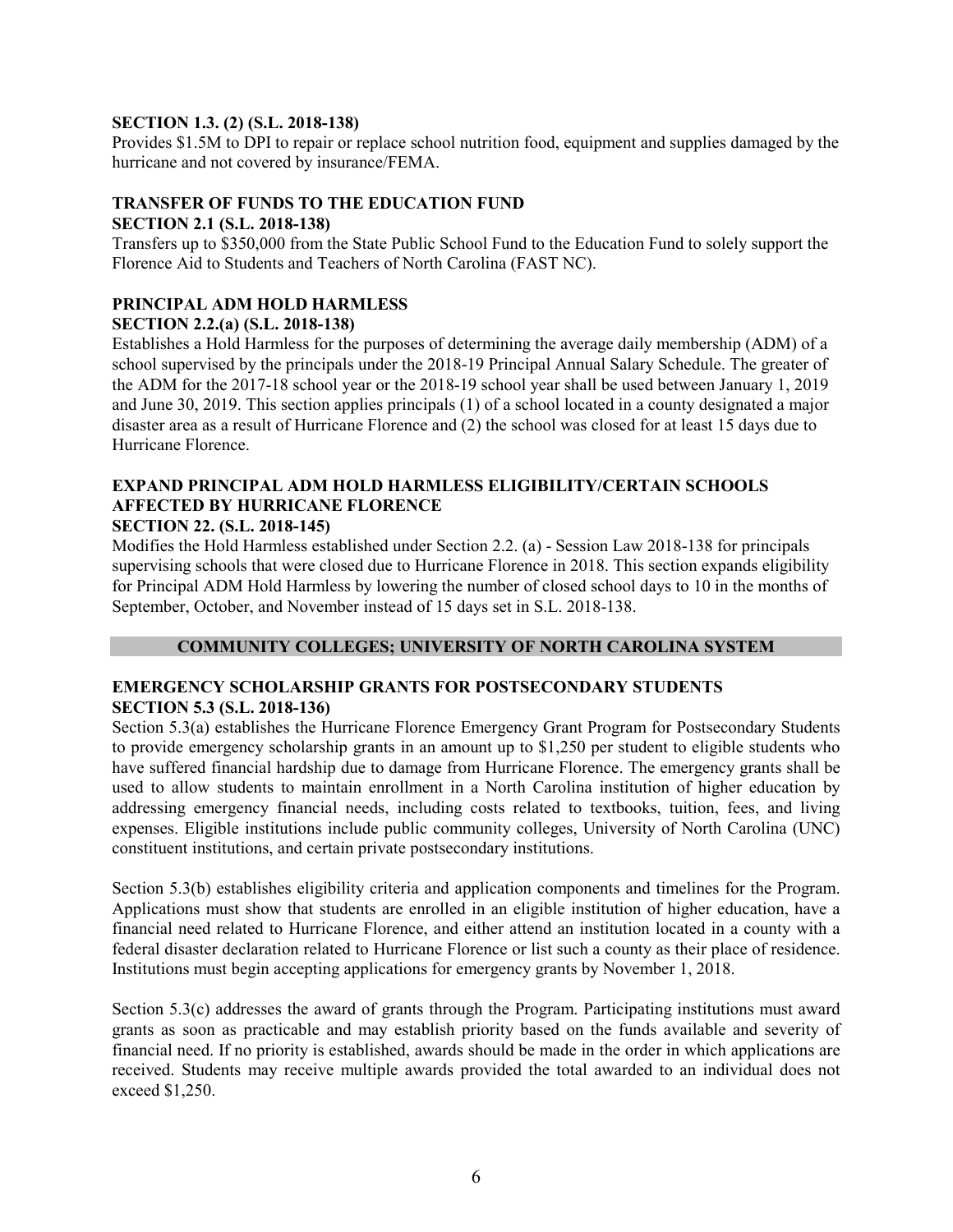Section 5.3.(d) requires recipients to use best efforts to obtain alternative funds to cover losses and requires that, if recipients of these awards are successful in obtaining alternative funds to cover financial needs for which they applied to this Program, those recipients remit an amount equal to the amount of alternative funds obtained not to exceed the amount awarded through this grant.

Section 5.3(e) directs that \$2 million of the sum allocated to the UNC Board of Governors from the Hurricane Florence Disaster Recovery Fund (HFDRF) for fiscal year 2018-19 be used for the purpose of providing emergency grants through this Program. The section directs the Board of Governors to allocate the \$2 million to UNC constituent institutions based on the impact of Hurricane Florence on enrolled students. Eligible institutions include those in disaster-declared counties and those with students who reside in disaster-declared counties or transferred to the institution due to damages from Hurricane Florence.

Section 5.3(f) directs that \$5 million of the sum allocated to the State Board of Community Colleges System Office from the HFDRF for fiscal year 2018-19 be used for the purpose of providing emergency grants through this Program. The section directs the State Board of Community Colleges to allocate the \$5 million to community colleges based on the impact of Hurricane Florence on enrolled students. Eligible institutions include those in disaster-declared counties and those with students who reside in disaster-declared counties or transferred to the institution due to damages from Hurricane Florence.

Section  $5.3(g)$  directs that \$1 million of the sum allocated to the UNC Board of Governors from the HFDRF for fiscal year 2018-19 be allocated to the State Education Assistance Authority (SEAA) for the purpose of providing emergency grants through this program to students attending certain private postsecondary institutions. Eligible institutions include those in disaster-declared counties and those with students who reside in disaster-declared counties or transferred to the institution due to damages from Hurricane Florence.

Section 5.3(h) requires the UNC Board of Governors, the State Board of Community Colleges, and SEAA to report to the House and Senate Appropriations committees, the Joint Legislative Education Oversight Committee, the Office of Recovery and Resiliency (ORR), and FRD on the implementation of this Program at institutions of higher education receiving funding through this section.

#### **SMALL BUSINESS RECOVERY LOANS**

#### **PROHIBITION ON USE OF STATE FUNDS TO CONSTRUCT CERTAIN RESIDENCES SECTION 5.23(c) (S.L. 2018-136)**

Requires that all funds loaned to small and mid-sized businesses be used only for eligible purposes under the Small Business Administration (SBA) disaster loan assistance program, as described in the federal disaster declarations designated by the SBA as NC 14911 and NC 14912. In addition, this section requires that payments for economic losses be limited to documented business expenses necessary for the continued operation of said business.

# **APPROPRIATIONS/AVAILABILITY/ALLOCATIONS OF FUNDS FOR HURRICANE FLORENCE DISASTER RELIEF**

#### **SECTION 1.3.4 (S.L. 2018-138)**

Allocates \$5,000,000 of the appropriated Hurricane Florence Disaster Recovery Fund to the Office of State Budget and Management for The Golden L.E.A.F. (Long-Term Economic Advancement Foundation), Inc., a nonprofit corporation, to provide grants to eligible entities capable of making loans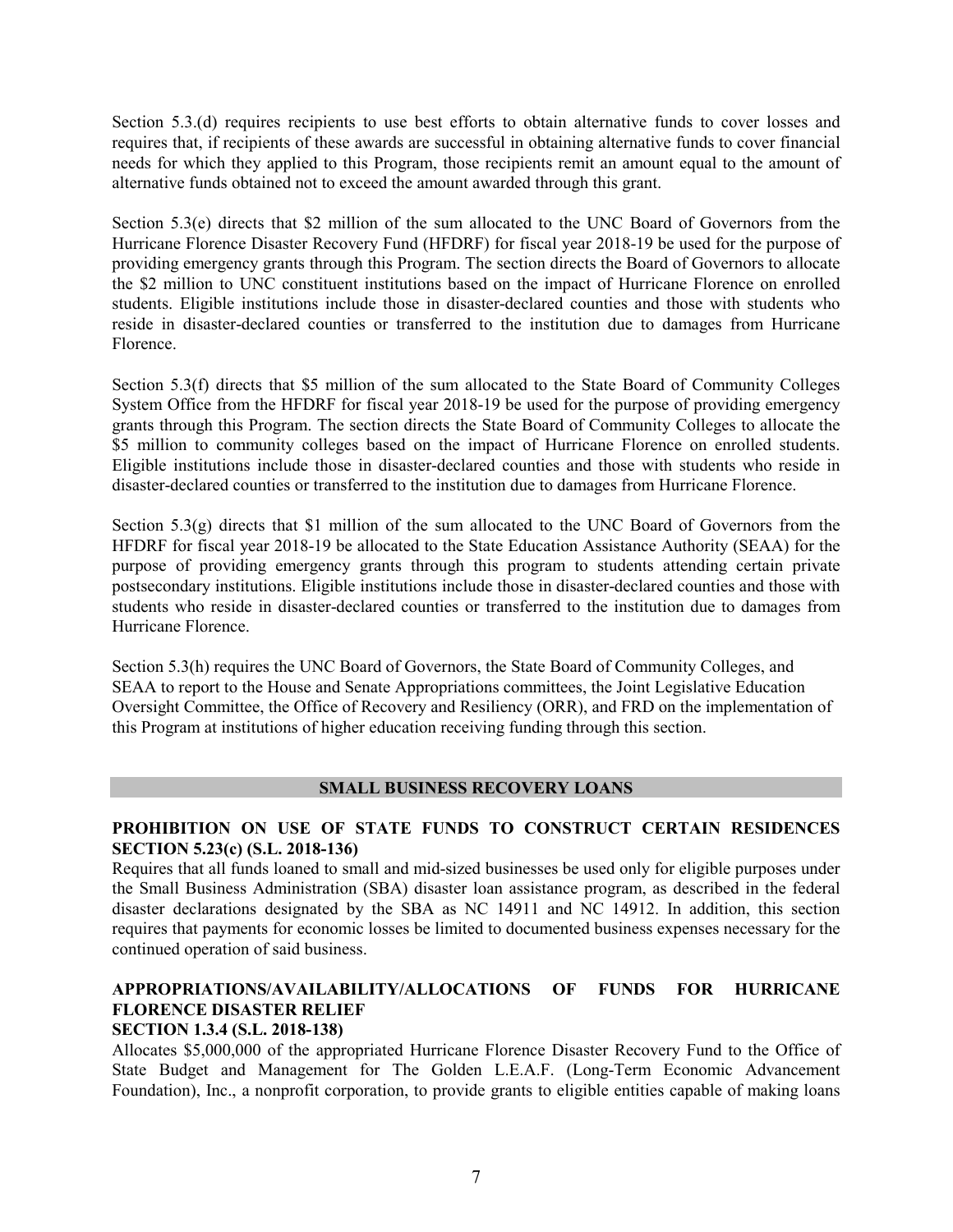to small businesses affected by Hurricane Florence. These funds and funds received by Golden L.E.A.F. pursuant to S.L. 2018-136 shall not be subject to G.S. 143C-6-23(d).

#### **LOCAL GOVERNMENT INFRASTRUCTURE FUND CREATION OF OFFICE OF RECOVERY AND RESILIENCY/GRANTS SECTION 5.7(b) (S.L. 2018-136)**

Directs the newly established Office of Recovery and Resiliency/Grants (ORR/G) to develop and administer a grant program for financially distressed local governments to assist with recovery capacity. The grants shall cover the salaries, benefits, and operating costs for up to two three-year positions and may also be used to purchase one vehicle per community as necessitated by the individual circumstances of each community. The Office shall also, in consultation with the Local Government Commission, develop and administer a one-time emergency fund for local governments in disaster-affected areas that need immediate cash flow assistance. These funds shall be used to meet local government debt service obligations, to meet payroll obligations for local governments, and to meet vendor payments where nonpayment would result in negative financial outcome.

# **APPROPRIATIONS/AVAILABILITY/ALLOCATIONS OF FUNDS FOR HURRICANE FLORENCE DISASTER RELIEF**

#### **SECTION 1.5.1 (S.L. 2018-138)**

Allocates up to \$20,000,000 previously allocated for state match to be made available by the Office of Recovery and Resiliency (ORR) in DPS to provide loans to local governments in counties declared a major disaster area as a result of Hurricane Florence. These funds assist with cash flow management while the local governments await federal reimbursement. The Office is required to enter into agreements with local governments to ensure the proper use of the funds and for the return of the funds to the State once the local governments have received Federal reimbursement. The Office is directed to operate the program on a revolving loan fund basis to assist the maximum number of local governments possible. Funds returned to the State will be deposited in the HFDRF.

#### **EXPAND INFRASTRUCTURE FUND ELIGIBILITY SECTION 2.10 (S.L. 2018-138)**

States that in spite of provisions in S.L. 2018-136 or the Committee Report described in Section 6.1 of that act, funds provided to The Golden L.E.A.F. (Long-Term Economic Advancement Foundation), Inc., and funds used to provide grants to local governments to repair and replace infrastructure, vehicles and equipment, and facilities may be used to provide grants for similar purposes to organizations exempt from federal income tax under section  $501(c)(3)$  of the Internal Revenue Code. In addition, Golden L.E.A.F. may also provide grants to private nonprofit organizations and established religious organizations to repair and replace places of worship damaged or destroyed by flooding caused by Hurricane Florence.

#### **AGRICULTURE & NATURAL RESOURCES**

#### **HURRICANE FLORENCE AGRICULTURAL DISASTER PROGRAM OF 2018 SECTION 5.11 (S.L. 2018-136)**

Establishes the Hurricane Florence Disaster Fund as a special fund in the Department of Agriculture and Consumer Services (DACS). The Fund consists of General Assembly appropriations and contributions and grants from public or private sources. The Fund is used for a financial assistance program for farmers affected by Hurricane Florence. DACS may not use these funds for administrative purposes. Losses of agricultural commodities, livestock, poultry, and aquacultural species propagated or reared in a controlled or selected environment are covered by the program. The section outlines criteria to quality for financial assistance.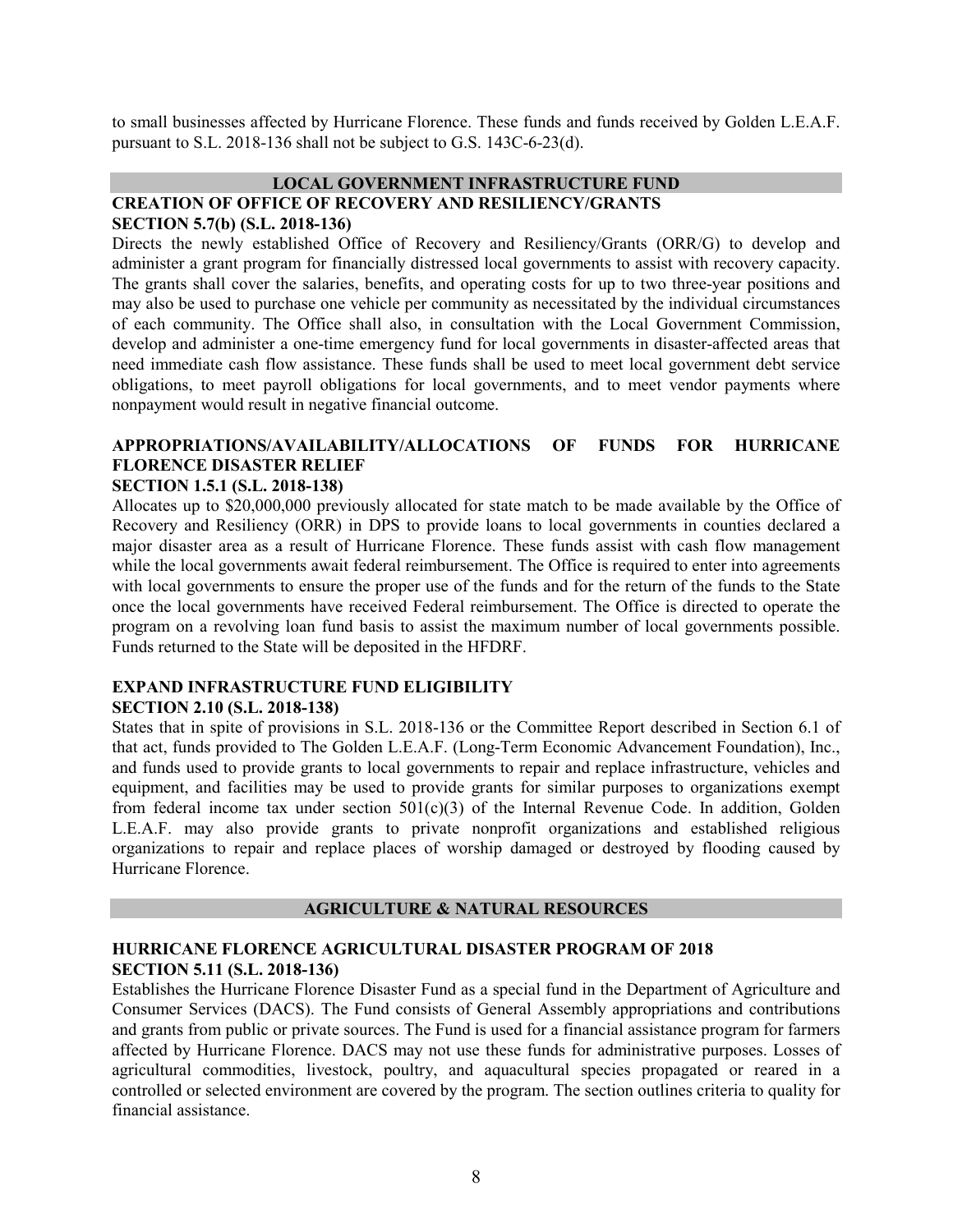## **DELAY THE BEGINNING OF PEAK SEASON FOR SOIL TESTING BY THE DEPARTMENT OF AGRICULTURAL AND CONSUMER SERVICES**

#### **SECTION 2.4(a) (S.L. 2018-138)**

Declares that the beginning date for "peak season" in 2018 for soil testing by DACS shall be December 15th.

## **CLARIFY HURRICANE FLORENCE AGRICULTURAL DISASTER PROGRAM SECTION 2.5(a) (S.L. 2018-138)**

Rewrites Section 5.11(d) of S.L. 2018-136 defining the Hurricane Florence Agricultural Disaster Program so that eligible agricultural commodities must be planted but not harvested on or before September 13, 2018. Section 2.5(b) adds a new subsection 5.11(j1) to S.L. 2018-136. The new subsection adds a reporting requirement for DACS to report certain data to FRD no later than 30 days after the end of each quarter. Section 2.5 became effective October 16, 2018.

#### **ADDITIONAL AUTHORITY FOR AGRICULTURAL IMPACTS OF HURRICANE MICHAEL SECTION 2.5(A) (S.L. 2018-138)**

Declares that if a NC county is included in either a Secretarial Disaster Declaration for Hurricane Michael issued by the U.S. Secretary of Agriculture or a Presidential FEMA declaration for Hurricane Michael, and the Commissioner of Agriculture determines that funds allocated to the Hurricane Florence Agricultural Disaster Program of 2018 are needed to address the impacts of Hurricane Michael in those counties, OSBM or their designee shall transfer the needed funds from the HFDRF to the State Emergency Response and Disaster Relief Fund. DACS can expend those funds for the purposes set out in Section 5.11 of S.L. 2018-136. Transferred funds are subject to the same reporting requirements.

# **REPURPOSE STREAM DEBRIS REMOVAL FUNDS**

#### **SECTION 2.6 (S.L. 2018-138)**

Allows the transfer of funds allocated to DACS by S.L. 2016-124 or S.L. 2017-119 for stream debris removal to the HFDRF and used to fund removal of stream debris deposited by Hurricane Florence. DACS will track and submit a quarterly report to the FRD on the funds transferred under this authority.

## **AN ACT TO EXTEND THE APPLICATION PERIOD FOR THE HURRICANE FLORENCE AGRICULTURAL DISASTER PROGRAM OF 2018 (S.L. 2018-141)**

Extends the deadline for the Hurricane Florence Agricultural Disaster Program of 2018 from December 10, 2018 to December 20, 2018. The Department may extend the deadline to March 1, 2019, upon the written request of individuals seeking financial assistance for losses of livestock or poultry; however, the written request must be received on or before the December 20, 2018 deadline.

## **COASTAL DEBRIS CLEANUP**

## **SECTION 5.12 (S.L. 2018-136)**

Directs that \$4,000,000 allocated to DEQ for coastal debris cleanup be used to provide a grant to the North Carolina Coastal Federation (NCCF) to contract with third parties to provide clean-up. The Coastal Federation may not use these funds for administrative or overhead costs and must report on their use of these funds by April 1, 2019.

# **LIVING SHORELINES PERMIT REVISIONS**

## **SECTION 5.13 (S.L. 2018-136)**

Directs the Coastal Resources Commission to adopt temporary rules to revise the Commissions general permit for the construction of riprap sills for wetland enhancement in estuarine and public trust waters to make the permit consistent with the United States Army Corps of Engineers – Wilmington District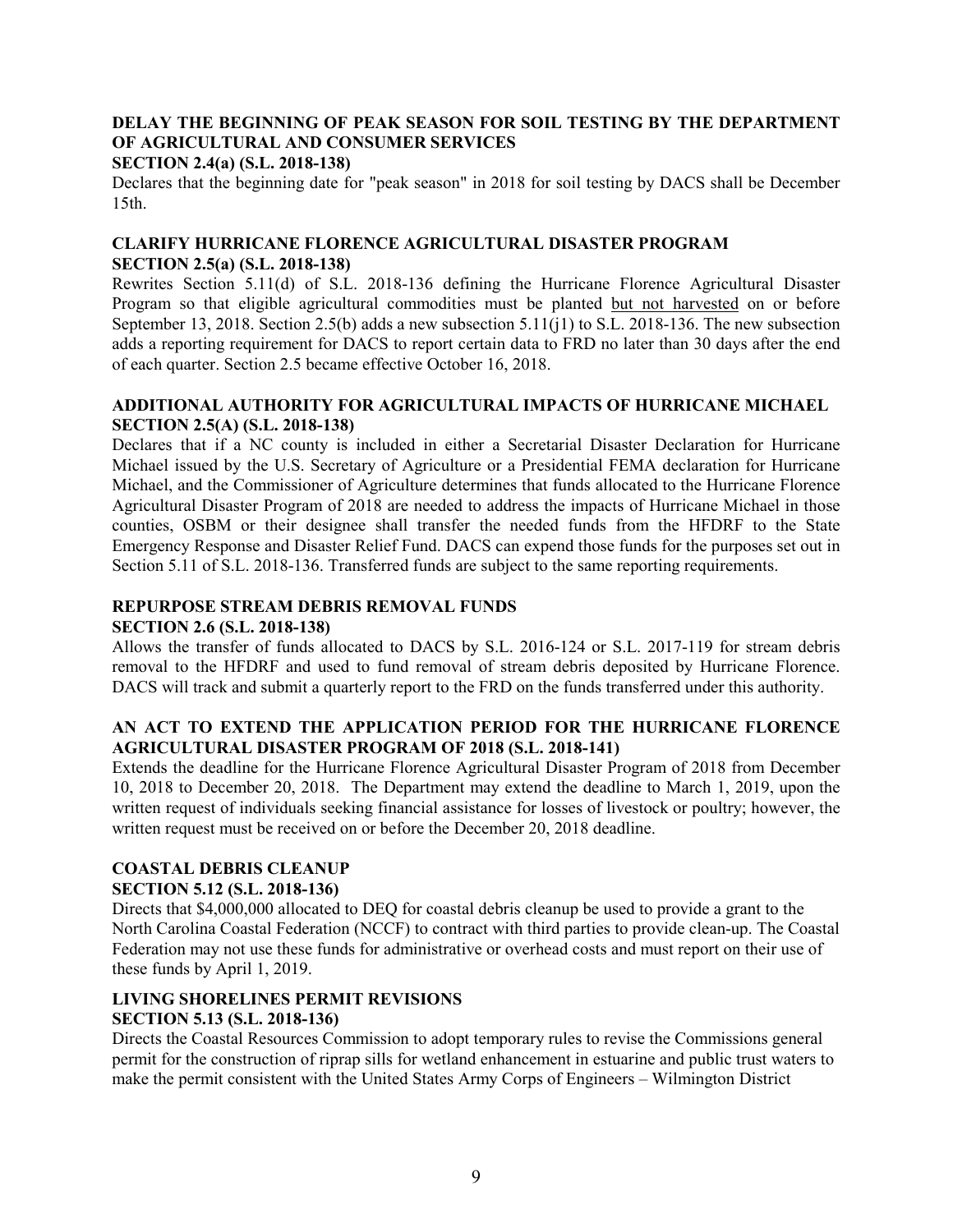regional general permit for living shorelines. The temporary rules shall not delay or otherwise alter general permits issued for other types of coastal erosion control structures.

#### **COMMERCIAL FISHING ASSISTANCE SECTION 2.7 (S.L. 2018-138)**

Allows funds allocated by SB 823 for commercial fishing assistance to be used to reimburse persons holding a Standard Commercial Fishing License, a Retired Standard Commercial Fishing License, or a North Carolina Resident Shellfish License for all or part of the period from September 1, 2018, through November 30, 2018, for reductions in landings demonstrated from trip data ticket or other verified landing compared with average landings over a prior comparable period determined by DEQ's Division of Marine Fisheries. The Division may issue emergency and temporary rules to implement this section and may use up to two and one-half percent (2.5%) of the funds allocated to it by SB 823 for administrative costs, including no more than three temporary positions.

# **EXPAND USES FOR CERTAIN WATER RESOURCES FUNDING – HURRICANE MITIGATION**

#### **SECTION 2.9 (S.L. 2018-138)**

Rewrites S.L. 2018-5, Sec. 13.9 to repurpose a \$5 million grant-in-aid to the Resources Institute, Inc. Originally, the grant was to fund work with coastal local governments to explore opportunities for the development and implementation of emerging techniques that can extend the useful life of beach nourishment projects. Instead, the Resources Institute will use these funds to work with the government of Topsail Island to develop, plan, or implement projects intended to mitigate the impact of future hurricanes on the Island.

#### **CLARIFY USE OF GRANT FUNDS (S.L. 2018-145)**

**SECTION 6(e)** Rewrites Section 5.6(b)(6) of S.L. 2018-5 enacted by Section 9.2 of S.L. 2018-97 so that OSBM will be responsible for providing a grant-in-aid of \$20,000 to Transylvania County for storm debris cleanup in streams and rivers. No non-State match is required for these funds.

# **STUDY DERELICT AND ABANDONED VESSELS**

## **SECTION 2.8 (S.L. 2018-138)**

The Wildlife Resources Commission (WRC) shall recommend legislation, including appropriate funding levels, needed (i) to facilitate the identification of owners for abandoned or derelict vessels to require them to take responsibility for their vessels and (ii) in cases where no responsible owner may be found, to provide the State with the authority to expeditiously remove or otherwise dispose of the abandoned and derelict vessels. WRC shall consult with a technical working group that includes DEQ's Division of Coastal Management, the NC Coastal Federation, the National Oceanic and Atmospheric Administration Marine Debris program, marine salvage industry experts, commercial and recreational boat owners, and other interested stakeholders. Recommendations are due no later than March 1, 2019 to the specified parties.

# **DERELICT AND ABANDONED VESSELS STUDY/REVISE DATE FOR SUBMISSION OF RECOMMENDATIONS**

## **SECTION 17. (S.L. 2018-145)**

Rewrites S.L. 2018-138, Sec. 2.8 to extend the due date of the report from March 1, 2019 to April 30, 2019.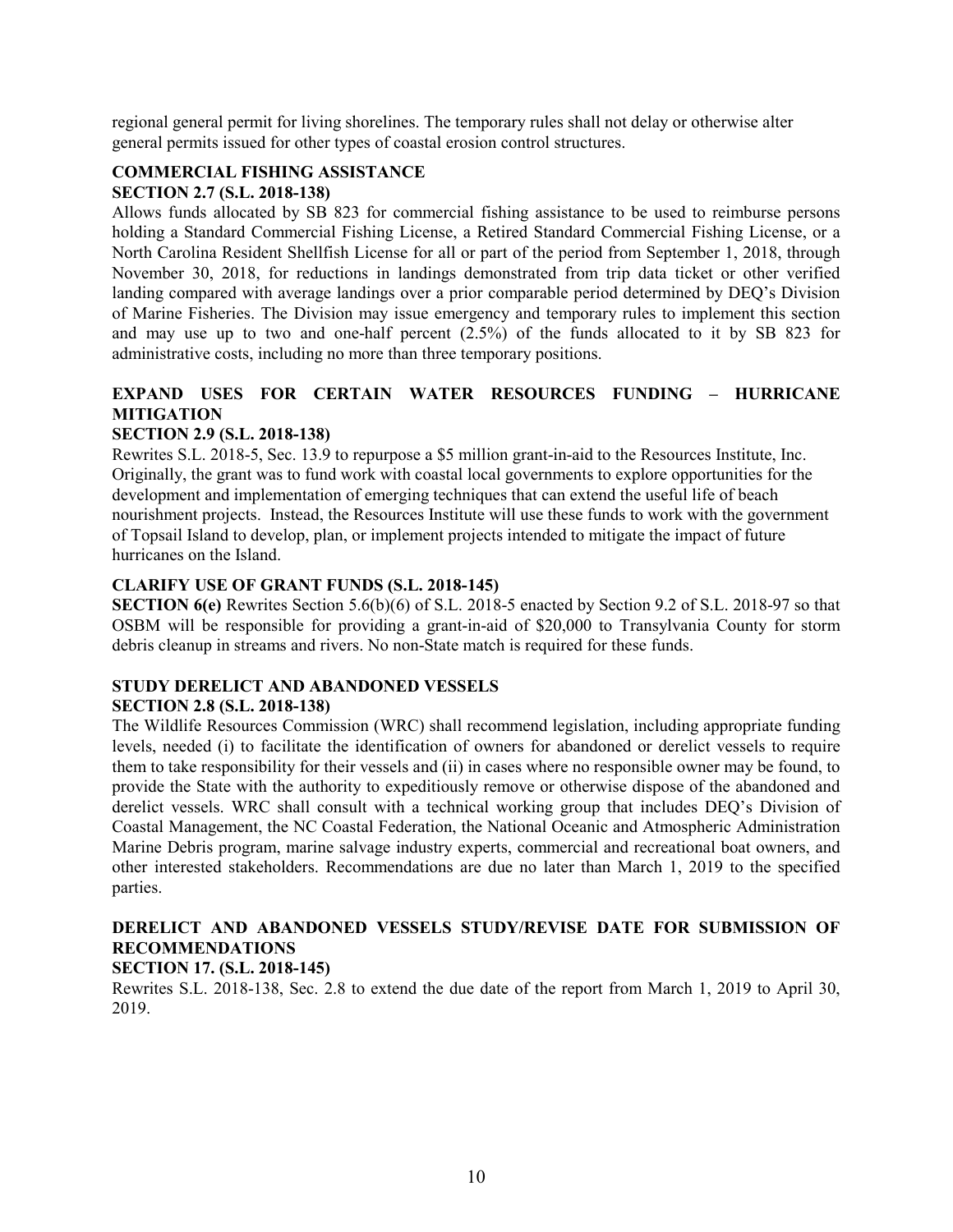### **EXECUTIVE ORDER NO. 59: AMENDING EXECUTIVE ORDER NO. 55, PARTIALLY RESCINDING EXECUTIVE ORDER NO. 52, AND PROVIDING FOR TEMPORARY SUSPENSION OF MOTOR VEHICLE REGULATIONS TO ENSURE RESTORATION OF UTILITY SERVICES AND TRANSPORTING ESSENTIALS**

Section 2(c) directs DPS to temporarily suspend weighing vehicles used to transport livestock, poultry, or crops ready to be harvested including timber and feed to livestock and poultry in the Emergency Area. Section 4 directs exempted vehicles to produce documentation upon request by law enforcement officers that they are carrying loads for the eligible purposes.

#### **EXECUTIVE ORDER NO. 75: TEMPORARY SUSPENSION OF MOTOR VEHICLE REGULATIONS TO ENSURE RESTORATION OF UTILITY SERVICES AND TRANSPORTING ESSENTIALS**

Directs DPS to temporarily suspend weighing vehicles used to transport livestock, poultry or crops ready to be harvested for up to 30 days starting October 10, 2018 in the Hurricane Michael Emergency Area. The maximum hours of service are waived for drivers (1) transporting essential fuels, food, water, medical supplies, and feed for livestock and poultry, (2) transporting livestock, poultry, and crops ready to be harvested and (3) vehicles used in the restoration of utility services. Exempted vehicles must produce documentation upon request by law enforcement officers that they are carrying for the eligible purposes.

#### **HOUSING FINANCE AGENCY**

#### **EXPANDED ELIGIBILITY FOR DISASTER HOUSING ASSISTANCE SECTION 5.18 (S.L. 2018-136)**

Authorizes HFA to use disaster relief funds allocated by Session Law 2018-136 may be used to assist individuals and families with household incomes that equal, but do not exceed, one hundred percent (100%) of the local area's median income, adjusted for family. This provision applies to the counties affected by Hurricane Matthew or Hurricane Florence. The normal maximum, set forth in G.S. 122E-6, is 80% of local area median income. In addition, HFA is granted a waiver from statutory requirements for beneficiaries and eligible projects that are also found in G.S. 122E-6.

#### **DEPARTMENT OF PUBLIC SAFETY**

#### **CREATION OF OFFICE OF RECOVERY AND RESILIENCY/GRANTS SECTION 5.7 (S.L. 2018-136)**

Creates the Office of Recovery and Resiliency (ORR) within DPS. The Office will lead the multi-year recovery effort for Hurricanes Florence and Matthew. Up to 15 positions will be reassigned from the Division of Emergency Management (EMD) up to an additional 30 new time-limited three-year positions can be created by the new Office.

#### **OFFICE OF RECOVERY AND RESILIENCY REPORTS SECTION 5.8 (S.L. 2018-136)**

Directs ORR, beginning January 1, 2019, to provide quarterly reports to the Director of Budget, the standing Appropriations Committees of the Senate and House of Representatives, and FRD on the use of State disaster recovery and assistance funds expended from the Hurricane Florence Recovery Fund. Additionally, the Office is to provide annual reports beginning January 1, 2020. The reports should summarize oversight activities, the results achieved, expenditures by program and source of funds, expenditures required to receive federal grants, federal funding provided to the state to refund certain federally related spending, actual and projected state spending data, state spending data classified by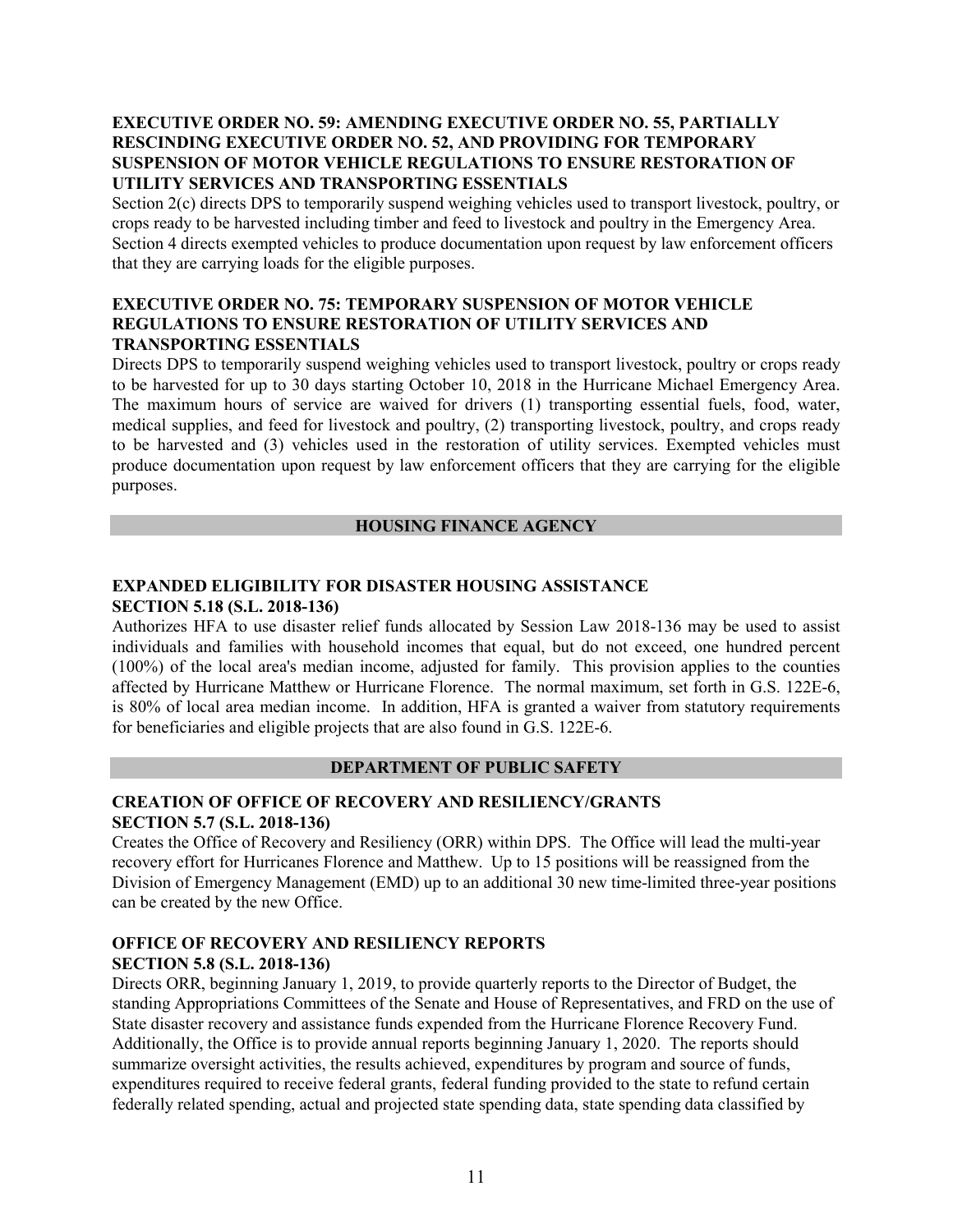disaster phase (preparedness, response, mitigation and recovery), total state spending by agency and program, total state spending by program and county, and the location and job responsibilities of all timelimited positions created under this act or paid for with federal funds.

#### **REVISE AUDITING REQUIREMENTS FOR HURRICANES MATTHEW AND FLORENCE SECTION 2.14 (S.L. 2018-138)**

Section 2.14(a) amends language from Section 5.8(a-c) and Section 5.19 of Session Law 2018-136 to clarify that "separate" reports shall be sent to the Director of the Budget, the standing Appropriations Committees of the Senate and House of Representatives, and FRD on the use of disaster recovery and assistance funds expended from the Hurricane Florence Recovery Fund. Furthermore, language is added to include the use of the State Emergency Response and Disaster Relief Fund for Hurricane Matthew in these quarterly reports. Additionally, this section adds a subsection (c) to Section 5.8 in Session Law 2018-136 that stipulates that each report shall include information about all funds expended or encumbered pursuant to this act or any other act providing funds to address impacts of Hurricanes Matthew and Florence, regardless of whether a state or non-state entity administers funds. Non-state entities that administer funds must assist and fully cooperate with ORR to meet these reporting requirements.

Section 2.14(b) repeals Section 5.8 of Session Law 2016-124, Section 6 of Session Law 2017-119 and subsection 5.6(g) of Session Law 2018-5. Language from the prior Session Laws names OSBM as the reporting office whereas the new and amended language names ORR.

Section 2.14(c) amends Section 5.19 of Session Law 2018-136 to conduct a preliminary financial audit no later than October 1, 2019, March 1, 2021 and every two years thereafter, whereas the prior language only included "no later than March 1, 2019". Additionally, language was amended to direct the State Auditor to conduct performance audits of the Fund every three years with the first one being no later than March 1, 2020 and sets a date for the final financial and performance audit to be conducted once all funds are expended or by March 1, 2025, whichever occurs first. Prior language was not as specific.

# **CONSOLIDATE CDBG-DR FUNCTIONS**

# **SECTION 2.15 (S.L. 2018-138)**

Subsection 2.15(a) amends language in Section 5.7(a) of Session Law 2018-136 to include and clarify that ORR shall execute projects and administer funds provided by the Community Development Block Grant Disaster Recovery (CDBG-DR) program for both Hurricanes Matthew and Florence, rather than just saying "program". Note: This is contingent on the approval from HUD.

Subsection 2.15(b) amends language in Section 5.11(a) that states that the Department of Commerce (DOC) shall transfer any CDBG-DR funds received in response to declarations or executive orders to ORR, whereas prior language had funds being transferred to the Division of Emergency Management (EMD). Similarly, Section 5.11(b) amends language stating that the EMD shall assist DOC in fulfilling any reporting requirements to ORR.

## **ADMINISTRATIVE OFFICE OF THE COURTS**

## **JUDICIAL BRANCH DISASTER OPERATIONS SECTION 2.12 (S.L. 2018-138)**

Amends language in G.S. 7A-64(b) to authorize the Director of the Administrative Office of the Courts (AOC) to provide disaster assistance to the requesting district attorney supported by facts that at least one of the circumstances apply and adds a new circumstance that "a county within the jurisdiction of the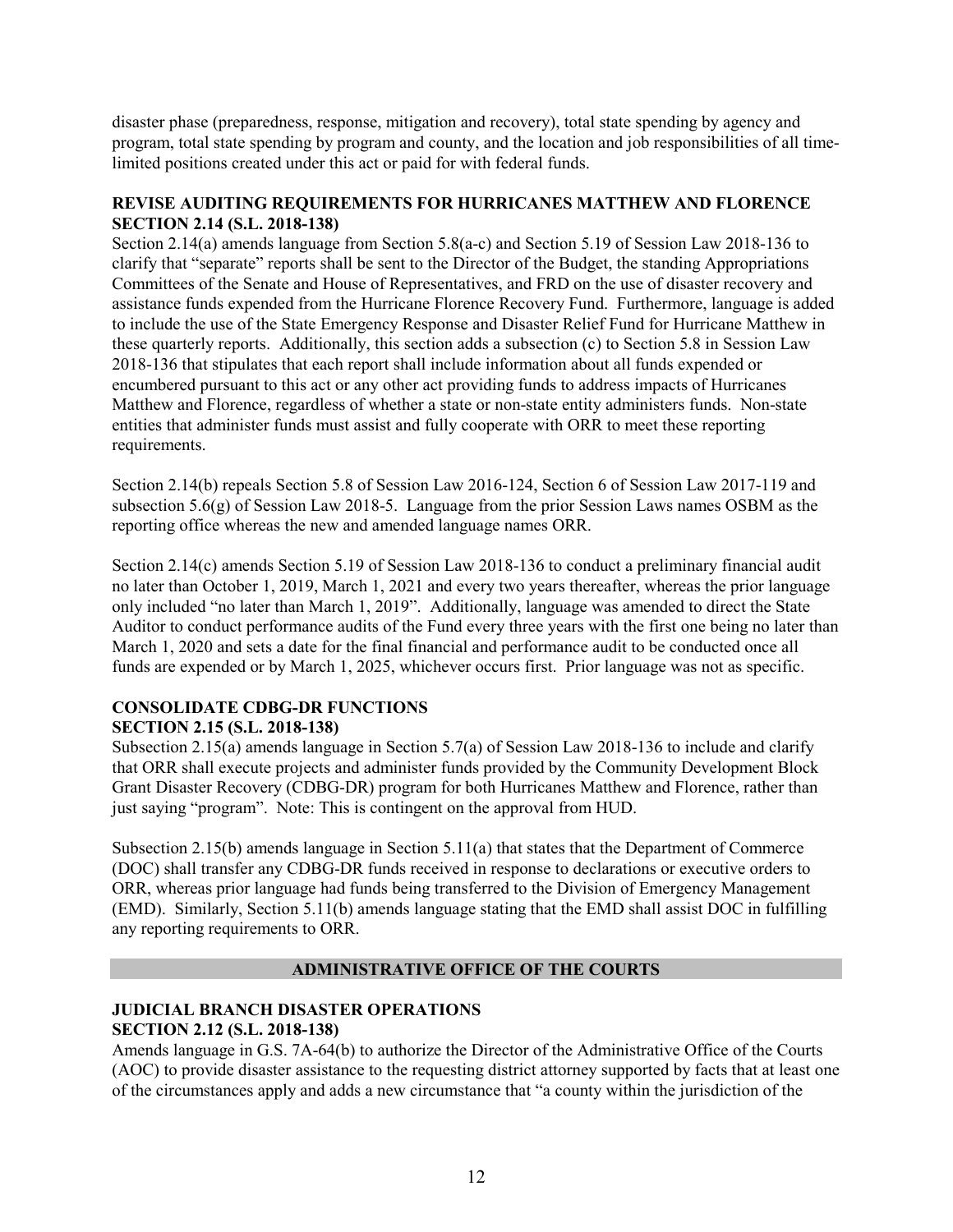requesting district attorney is subject to a disaster declaration by the Governor pursuant to G.S. 166A- $19.3(3)$ ."

Adds language to allow district court sessions to be conducted at a location outside a county seat where "exigent circumstances exist". The location outside of the county seat is to be ordered by the chief district court judge with prior approval of location and facilities by the Administrative Officer of the Courts and after consultation with the Clerk of Superior Court and county officials. The order should be filed in the office of the Clerk of Superior Court in the county and posted at the courthouse within the county seat and notice should be posted in other conspicuous locations. Related to this change in location, the chief district judge can assign magistrates to temporary duty outside the county of their residence, upon the request of a chief district judge of another district. Prior to this change, the language read "an adjoining" district.

The final subsection (d) lays out the duties of the Director of the AOC and replaces "during an emergency" with "when exigent circumstances exist" to match the new language added in subsection (b).

### **DEPARTMENT OF TRANSPORTATION**

# **WAIVER OF CERTAIN DMV FEES**

## **SECTION 5.5 (S.L. 2018-134)**

Waives certain Department of Motor Vehicles (DMV) fees in disaster declared counties and expires on December 31, 2018.

#### **FERRY FEES WAIVER/SECRETARY OF TRANSPORTATION SECTION 5. (S.L. 2018-136)**

The Secretary of Transportation may suspend the collection of tolls for any ferry route serving an emergency area, as declared pursuant to G.S. 166A-19.20 or G.S. 166A-19.22, for the duration of the state of emergency.

#### **DOT REPORTING REQUIREMENTS SECTION 5.15 (S.L. 2018-136)**

Requires the department to report within 30 days of the end of each calendar quarter to ORR on the use of funds allocated from HFDRF, outlining specific information to include in each quarterly report.

### **DMV DISCLOSURE OF SOCIAL SECURITY NUMBERS SECTION 14 (S.L. 2018-145)**

Allows DMV to release social security numbers to the Judicial Department for the purpose of administering criminal and motor vehicle laws.

#### **EXECUTIVE ORDER 52**

In conjunction with DPS, waives drivers' services hours, certain height and weight restrictions, and registration and filing penalties for vehicles transporting equipment and supplies for utility restoration and debris removal. Weighing of vehicles transporting livestock and crops is also suspended.

#### **EXECUTIVE ORDER 57**

Waives licensing and excise tax requirements to permit diesel fuels used for non-highway purposes to be used on highways.

#### **EXECUTIVE ORDER 61**

Directs the Ferry Division to suspend fee collection on ferry routes.